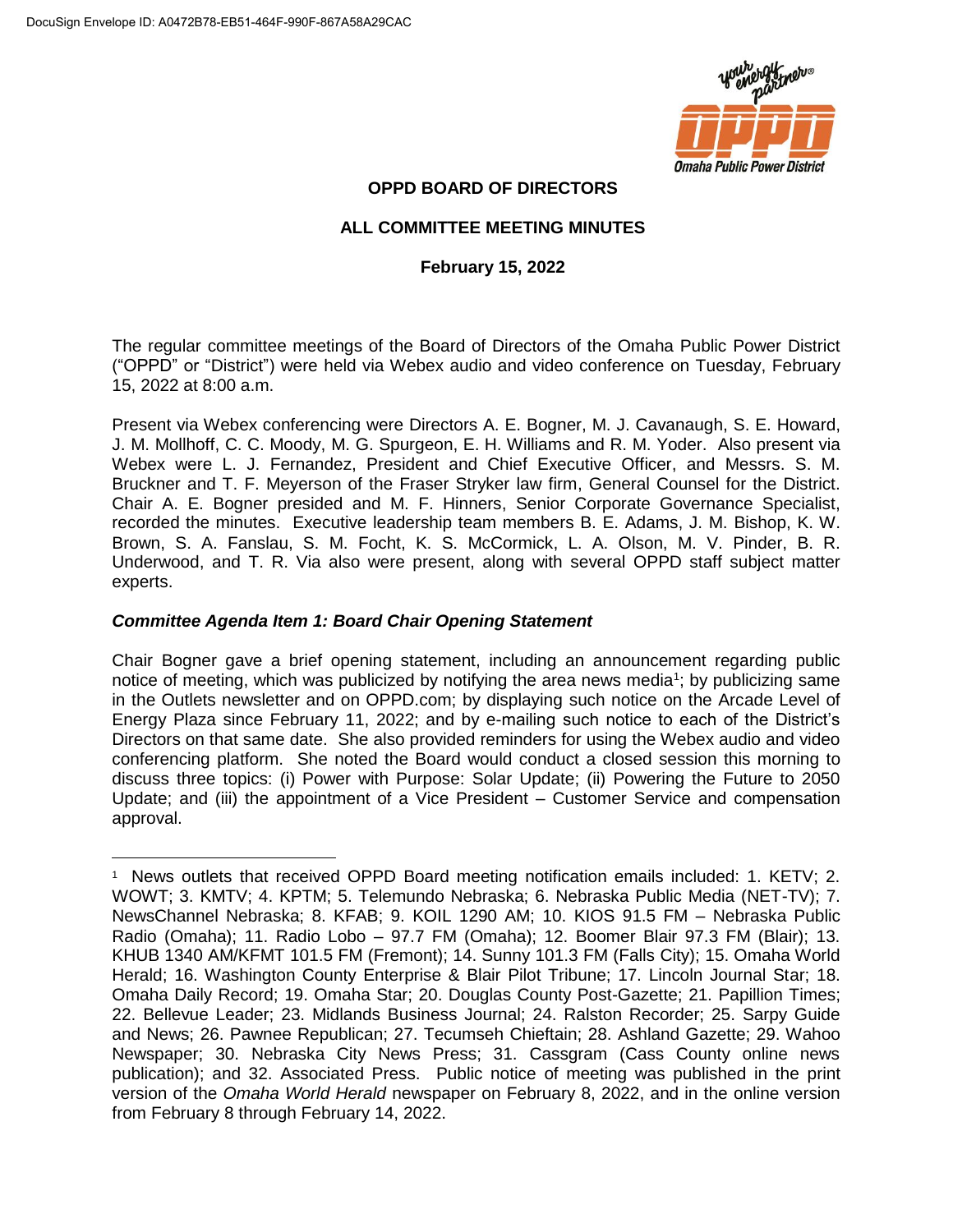#### *Committee Agenda Item 2: Closed Session*

At 8:02 a.m., it was moved by Director Moody that the Board go into Closed Session. Director Moody stated as follows:

*"I move that the Board go into closed session at this time (8:02 a.m.) to discuss three topics: (i) Power with Purpose: Solar Update; (ii) Powering the Future to 2050 Update; and (iii) the appointment of a Vice President – Customer Service and compensation approval.*

*With respect to the Power with Purpose generation resource project solar update, a closed session is necessary for the protection of the public interest because the discussion will involve competitively sensitive utility infrastructure information, including potential pricing that would create a competitive disadvantage for the District if known by its business competitors, and also would create a competitive disadvantage for the District if known by potential contractors and property owners that may be involved in the infrastructure projects. The update also may involve discussion of legal matters, including contract negotiation matters that are protected by the attorney-client privilege.*

*With respect to the Powering the Future to 2050 Update, the discussion of OPPD's strategic future business planning issues over the next 30 years, a closed session is necessary for the protection of the public interest because the discussion will involve competitively-sensitive information related to District assets and critical infrastructure and potential business strategy that would create a competitive disadvantage to the District if known by its business competitors or used in the energy marketplace. The discussion also is preliminary and any strategic plans or initiatives that are proposed by the Board or management for adoption or approval will be presented and discussed in future public meetings.*

*With respect to the Appointment of a Vice President – Customer Service and Compensation Approval, a closed session is necessary because the discussion will involve competitive and confidential compensation and retention information. A closed session discussion is necessary to prevent needless injury to the individual's reputation, and the individual has not requested a public meeting."*

The motion was seconded by Director Cavanaugh.

Thereafter, the vote was recorded as follows: Bogner – Yes; Cavanaugh – Yes; Howard – Yes; Mollhoff – Yes; Moody – Yes; Spurgeon – Yes; Williams – Yes; Yoder – Yes. The motion carried (8-0).

Chair Bogner read the following:

*"The motion to go into closed session has passed. This closed session will be limited to discussion regarding three topics: (i) Power with Purpose: Solar Update; (ii) Powering the Future to 2050 Update; and (iii) the appointment of a Vice President – Customer Service and compensation approval. No votes or other action will be taken."*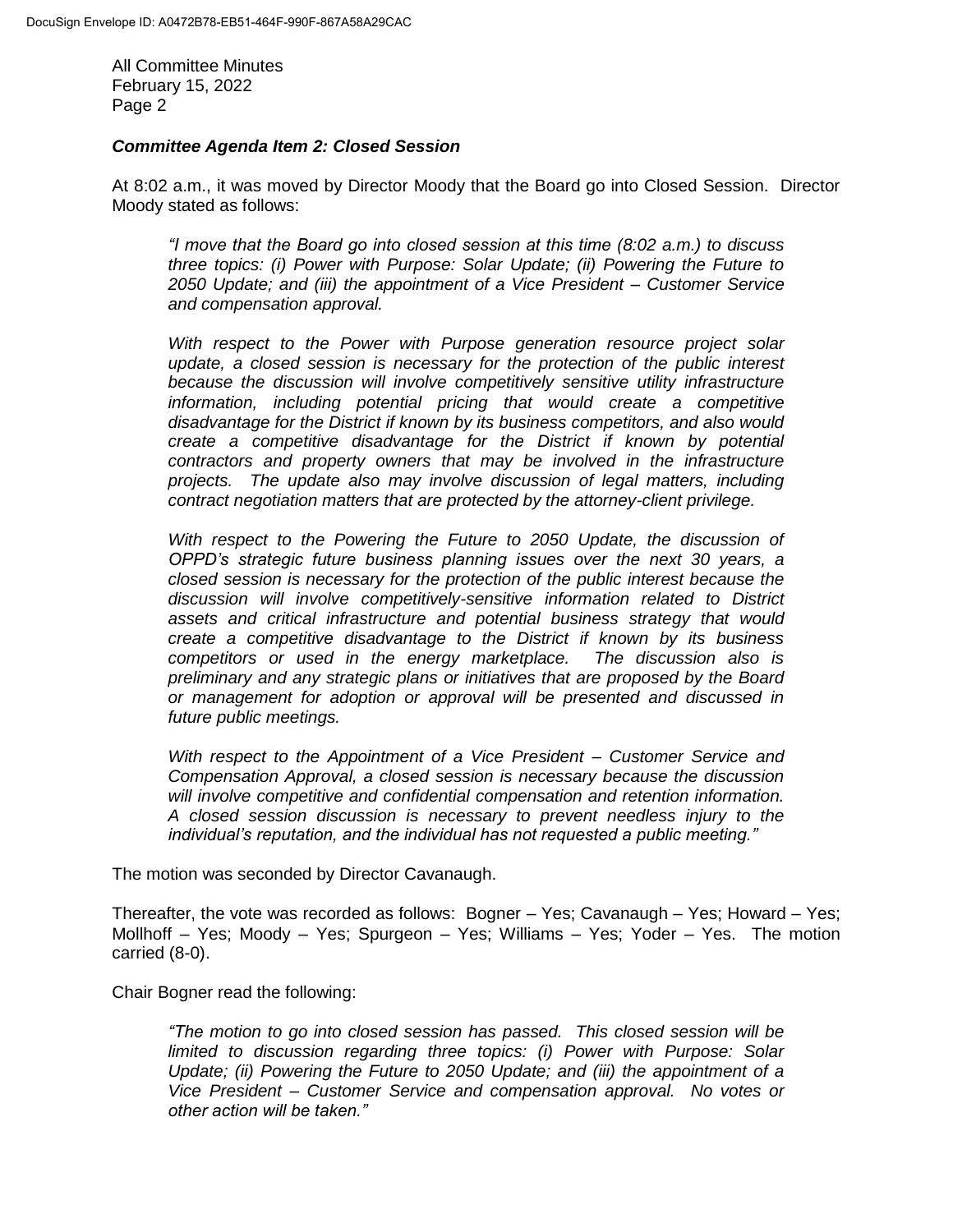After confirming the Board members, President Fernandez, members of the executive leadership team, S. M. Bruckner and T. F. Meyerson, General Counsel, M. F. Hinners and staff subject matter experts were present, the Webex Event was locked to prevent additional attendees from joining. The Board then conducted its closed session discussion of the Power with Purpose: Solar Update.

At 8:55 a.m., the Power with Purpose staff departed the meeting. R. Ryan of Next Generation Consulting and L. Azar of Azar Law LLC joined the meeting for the Powering the Future to 2050 Update.

At 9:39 a.m., R. Ryan, L. Azar, and all OPPD staff departed the meeting, except for President Fernandez, M. V. Pinder, M. F. Hinners and attorneys S. M. Bruckner and T. F. Meyerson. President Fernandez and the Board then discussed the appointment of a Vice President – Customer Service and compensation recommendation.

At 9:50 a.m., the Board took a break. No further business was discussed. The Webex Event was unlocked to allow OPPD staff and the public to join.

At 10:00 a.m., a motion was made and seconded to reconvene the meeting in open session.

Thereafter, the vote was recorded as follows: Bogner – Yes; Cavanaugh – Yes; Howard – Yes; Mollhoff – Yes; Moody – Yes; Spurgeon – Yes; Williams – Yes; Yoder – Yes. The motion carried (8-0).

Chair Bogner stated:

*"The motion to come out of closed session at (10:01 a.m.) is carried. This closed session was limited to discussion regarding three topics: (i) Power with Purpose: Solar Update; (ii) Powering the Future to 2050 Update; and (iii) the appointment of a Vice President – Customer Service and compensation approval. No votes or other board action were taken during the closed session."*

# *Committee Agenda Item 3: Public Session – Board Chair Opening Statement*

Chair Bogner welcomed members of the public and gave an overview of the meeting agenda and reminders for using the Webex audio and video conferencing platform. She informed the public that per the Board's Guidelines for Public Participation, the Board does not take public comment during the All Committees meeting. The Board will take public comments at the Board meeting on Thursday, February 17, 2022. With the prevalence of COVID-19 in our area, the Board meeting will be conducted remotely via Webex Events and will begin at 5:00 p.m. The public may attend remotely via Webex Events by going to oppd.com or they may come to the Omaha Douglas Civic Center to view the Webex.

Chair Bogner stated all board members were present via Webex, along with members of the executive leadership team and several attendees, consisting of OPPD employees and members of the public.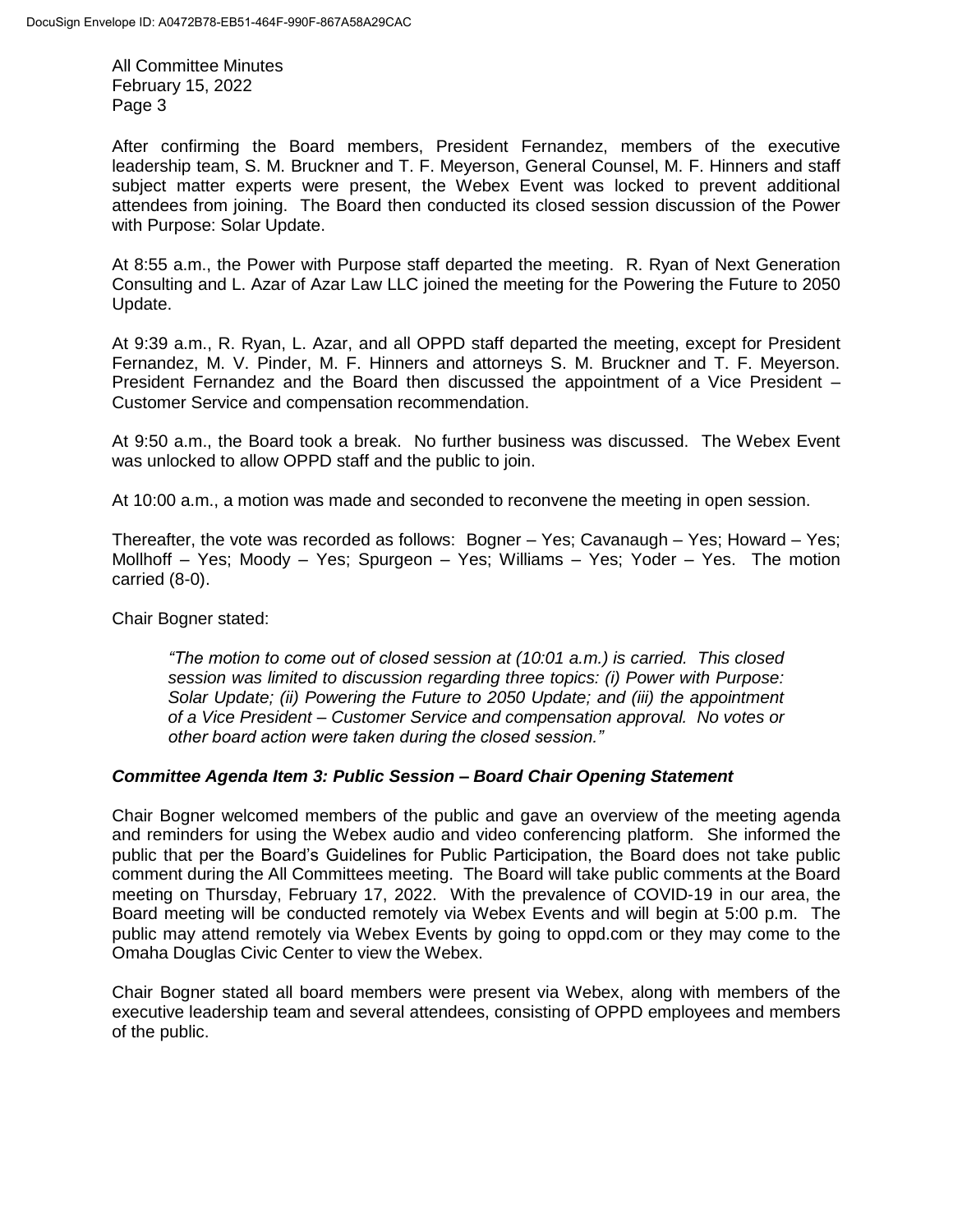#### *Committee Agenda Item 4: Safety Briefing*

President Fernandez provided physical and psychological safety reminders, including current safety focus reminders about: (i) walking, working and driving in winter conditions; (ii) sprains, strains and tears; and (iii) being intentional with hazard management.

#### *Committee Agenda Item 5: Governance Committee*

#### **Governance Committee Chair Report**

Director Moody reported the Governance Committee met on February 10, 2022 via Webex videoconference. A copy of the agenda for that meeting was made available in the Committee meeting materials for the Board to review. The Committee discussed the following topics: (i) appointment of a Vice President Customer Service and compensation; (ii) completion of OPPD redistricting and approval of the amendment to OPPD's petition for creation; (iii) non-substantive revisions to the OPPD Board Policies Binder; (iv) revised approach to the Board Work Plan; (v) pre-committee meetings intent and approach; (vi) confirmation of Governance Committee items on the Board Work Plan; and (vii) summary of Committee direction.

# *Supporting Data*

Agenda

#### **Appointment of Vice President Customer Service and Compensation Approval**

President Fernandez presented the following information to support the appointment of T. D. McAreavey as Vice President Customer Service.

- a. Mr. McAreavey has more than 20 years of customer service, sales, marketing and leadership experience. Before joining OPPD as Director Supply Chain Management, he served in various leadership roles at Cabela's Inc., a Nebraska-based retail company.
- b. Mr. McAreavey holds a bachelor's degree in marketing from Regis University in Denver, CO.

Management recommended Board approval of the appointment of T. D. McAreavey to the position of Vice President Customer Service and compensation as set forth on Exhibit A, effective March 6, 2022. Board members expressed support for Mr. McAreavey and noted the importance of customer service and satisfaction. The Board was scheduled to vote on this matter at the February 17, 2022 meeting.

## *Supporting Data* **Datasheet** Resolution Exhibit A

#### **Claim Settlement Report**

S. M. Focht, Vice President – Corporate Strategy and Governance, provided the following report of a claim settlement in excess of \$50,000.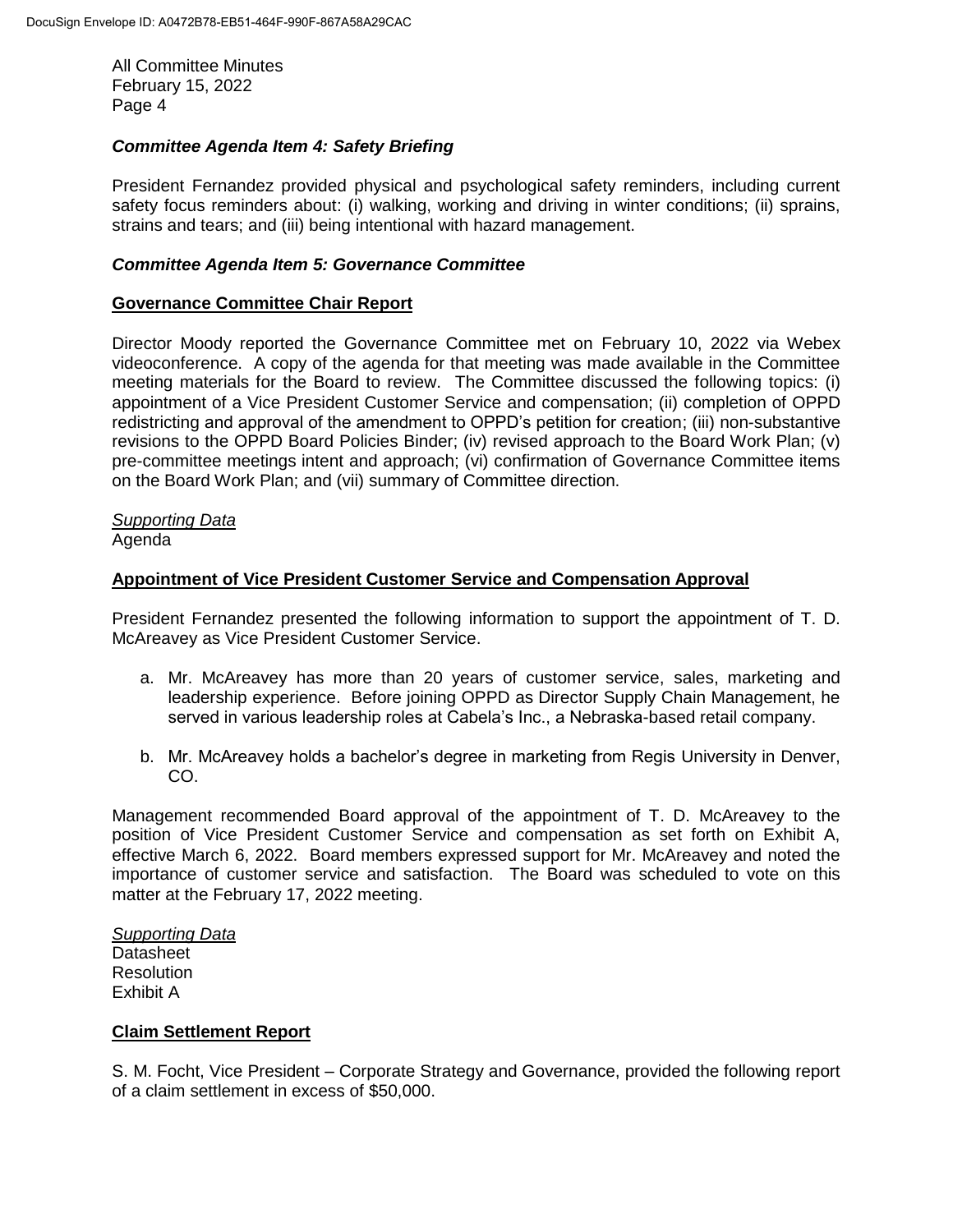- a. On or about May 31, 2020, a water main, owned and operated by Metropolitan Utilities District (MUD), broke in the intersection of  $24<sup>th</sup>$  and Vinton Street resulting in the street collapse. The collapse compromised the District's duct line and manholes. The District sustained over \$300,000 in damages.
- b. Nebraska State Statute §84-713 requires a report to the Board of Directors for the settlement of any claim in excess of \$50,000.
- c. The District reduced its claim equal to the amount attributed to the manhole upgrades completed during repairs. The District and MUD reached a settlement in the amount of \$167,727.05 without any admission of liability by either party. The parties have entered into a written settlement of the claim.

*Supporting Data* **Datasheet** 

# *Committee Agenda Item 6: Finance Committee*

## **Finance Chair Report**

Director Yoder reported the Finance Committee met on February 4, 2022 via Webex videoconference. A copy of the agenda for that meeting was made available in the All Committee meeting materials for the Board to review. The Committee discussed: (i) potential revisions to SD-2: Rates policy; (ii) proposed plan for Board members to review rate design principles; (iii) draft 2022 Finance Committee work plan; (iv) confirmation of Finance Committee items on the Board Work Plan; and (vi) summary of Committee direction.

*Supporting Data* Agenda

## **Rate Design Principle Process**

J. M. Bishop, Vice President and Chief Financial Officer, presented the following proposal for a Rate Design Principle Process.

- a. In response to the Finance Committee's interest in continuing a robust conversation on rate principle refinement at the District, a conceptual process was presented and agreed upon by the Finance Committee.
- b. The objective of the process will be to align on principles and priorities that will guide future rate design.
- c. The process will include a two phase approach. Phase one will be approximately nine months and will include engaging with a third party to facilitate three comprehensive sessions intended to gain alignment on rate setting principles, cost of service analysis, and retail rate design, as well as time for customer engagement and outreach and rate design analysis. Phase two will be a multi-year effort of customer outreach, rate design, rate piloting, and implementation.
- d. A more detailed outline of the work to be included in the process along with an estimated timeline will be presented to the Finance Committee in March.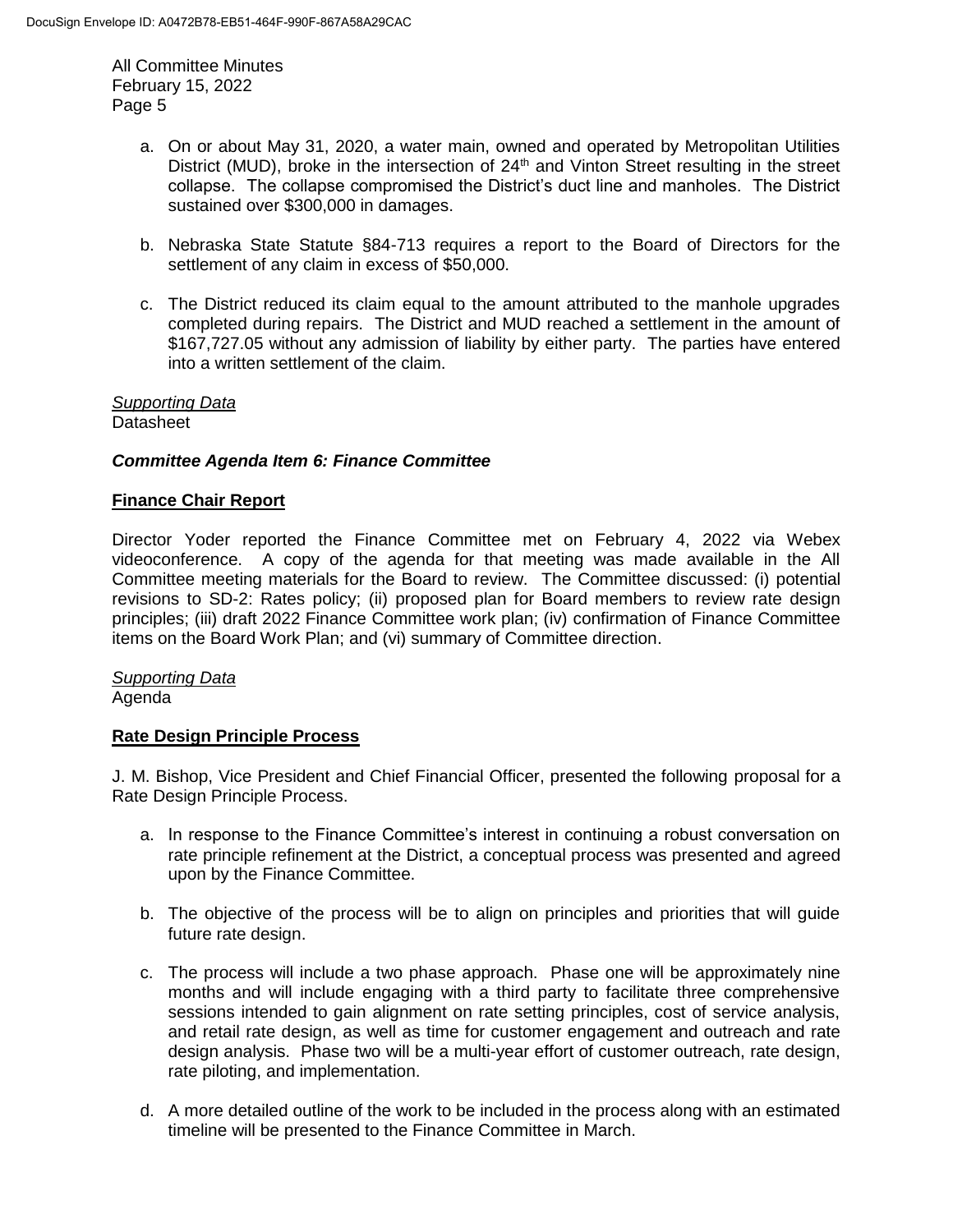Mr. Bishop presented the following proposal and timelines:

- Rate Design Principles Objective
- Proposal for Robust Two Phase Process
- Phase 1 (9 months total)
	- $\circ$  First 3 months Determination of long term rate principles 3 workshop sessions
		- **Session 1 Objectives**
		- **Session 2 Objectives**
		- **Session 3 Objectives**
	- $\circ$  Last 6 months Customer outreach and rate design analysis
- Phase  $2(2 + \text{years})$ 
	- o Conceptual tasks and timelines

The Board and management team discussed aspects of the proposal. Board members expressed general consensus for management to proceed with the proposal.

*Supporting Data* **Datasheet** Rate Design Review Proposal Presentation

## *Committee Agenda Item 7: System Management & Nuclear Oversight Committee*

## **System Management & Nuclear Oversight Committee Chair Report**

Director Williams reported the System Committee met on February 2, 2022 via Webex videoconference. A copy of the agenda for that meeting was made available in the All Committee meeting materials for the Board to review. The Committee discussed: (i) decarbonization presentation for the energy portfolio and customer work streams; (ii) Nebraska City Station Unit 2 selective catalytic reduction catalyst layer materials procurement; (iii) SD-9: Resource Planning potential revisions; (iv) Integrated Resource Plan (IRP) update; (v) confirmation of System Committee items on the Board Work Plan; and (vi) summary of committee direction.

# *Supporting Data*

Agenda

#### **Integrated Resource Plan (IRP) Engagement Update**

L. L. Zagurski, Manager Stakeholder and Community Outreach, presented an update on the public engagement efforts related to the District's integrated resource plan (IRP).

The IRP is a process that outlines a utility's generation changes to meet customer demands over time. OPPD prepares, files, and publishes an IRP every five years with the Western Area Power Administration (WAPA) as required by OPPD's long-term contract to receive hydroelectric power from WAPA. OPPD posted the IRP for public review and comment from January 21 through February 20. The public also was invited to attend a virtual presentation of the IRP on February 3. OPPD will finalize and submit the IRP on February 28.

Ms. Zagurski presented the following information:

- Engagement Journey
- IRP Internal Communication, News Media and Social Media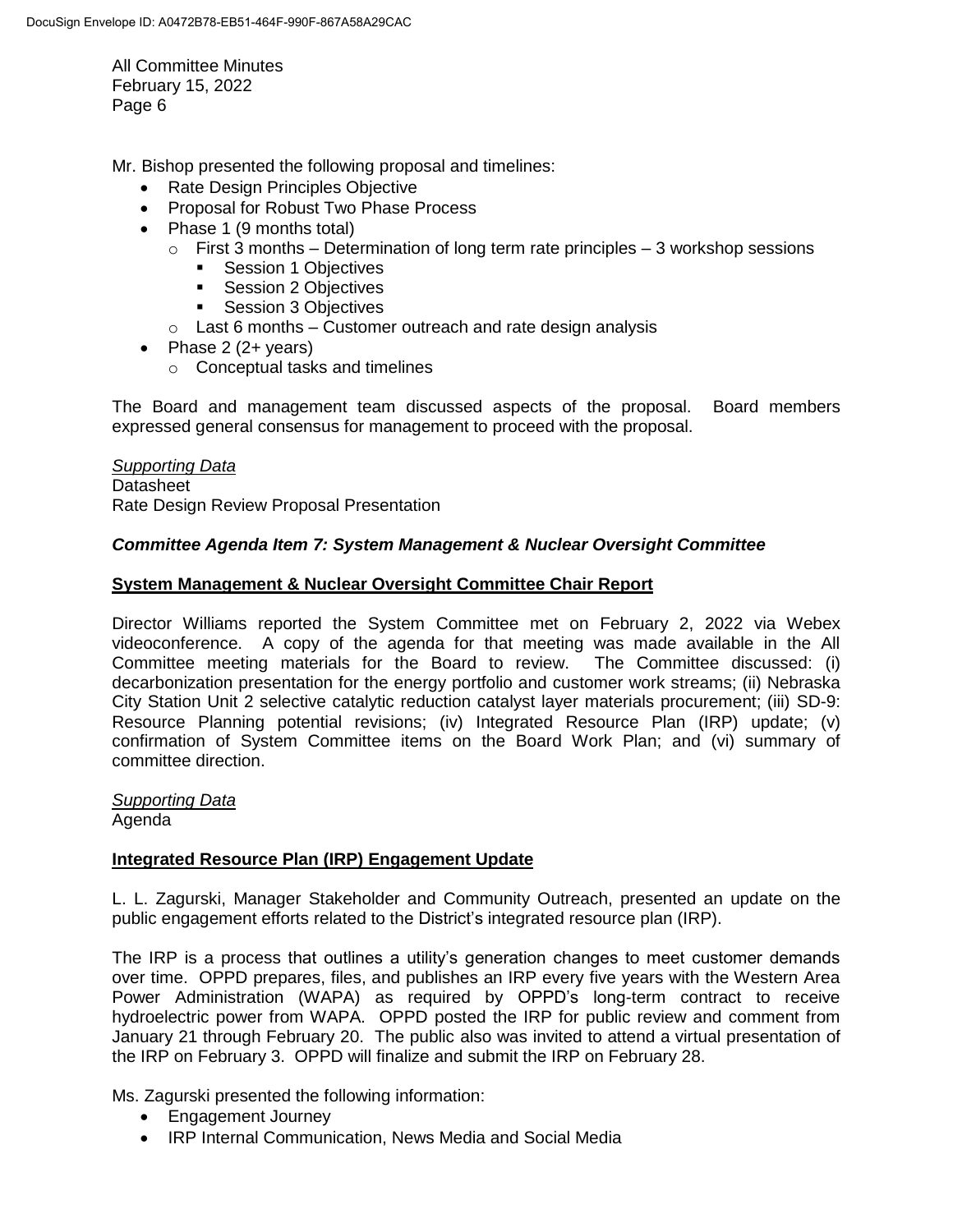• IRP External Communication and Education

The Board and management team discussed outcomes and learnings from the engagement efforts.

## *Supporting Data* **Presentation**

## **Nebraska City Station Unit 2 (NC2) Selective Catalytic Reduction (SCR) Catalyst layer Materials – Engineer's Certificate to Negotiate**

T. R. Via, Vice President and Chief Operating Officer, presented the following to support Board of Directors approval of the Engineer's Certification and authorization for management to negotiate and enter into a contract to procure materials and fabrication for the supply of catalyst modules for Nebraska City Station Unit 2.

- a. As part of the ongoing catalyst management plan, it has been determined that one catalyst layer of each SCR should be replaced approximately every two (2) years to meet nitrogen oxides (NOx) emissions limits.
- b. Installation of the catalyst modules is scheduled for a planned 2023 outage and will be performed under a separate labor contract.
- c. Although OPPD has used the statutory sealed bid process for past purchases of the catalyst, OPPD has experienced limits on the number of competitive bids with acceptable technical and commercial terms when using this process.
- d. The District's engineer has certified that a publicly available Request for Proposal followed by negotiations will improve the competitive bid environment and likely result in a more cost effective procurement for the District. As part of these negotiations, OPPD Management will explore applicable options, including up to a six-year (three layer replacement) option, to obtain a contract with the best total cost of ownership for OPPD.

Management recommended Board of Directors approval of the Engineer's Certification and authorization for management to negotiate and enter into a contract for procurement of SCR catalyst modules for the Nebraska City Station Unit 2 SCR system. The Board was scheduled to vote on this matter at the February 17, 2022 meeting.

*Supporting Data* **Datasheet** Letter of Recommendation Engineer's Certificate Legal Opinion **Resolution** Photograph

# **Nuclear Oversight Committee Report**

T. S. Uehling, Sr. Director FCS Decommissioning, reported the Nuclear Oversight Committee provides a regular oversight of items related to the Fort Calhoun Station (FCS) nuclear plant. In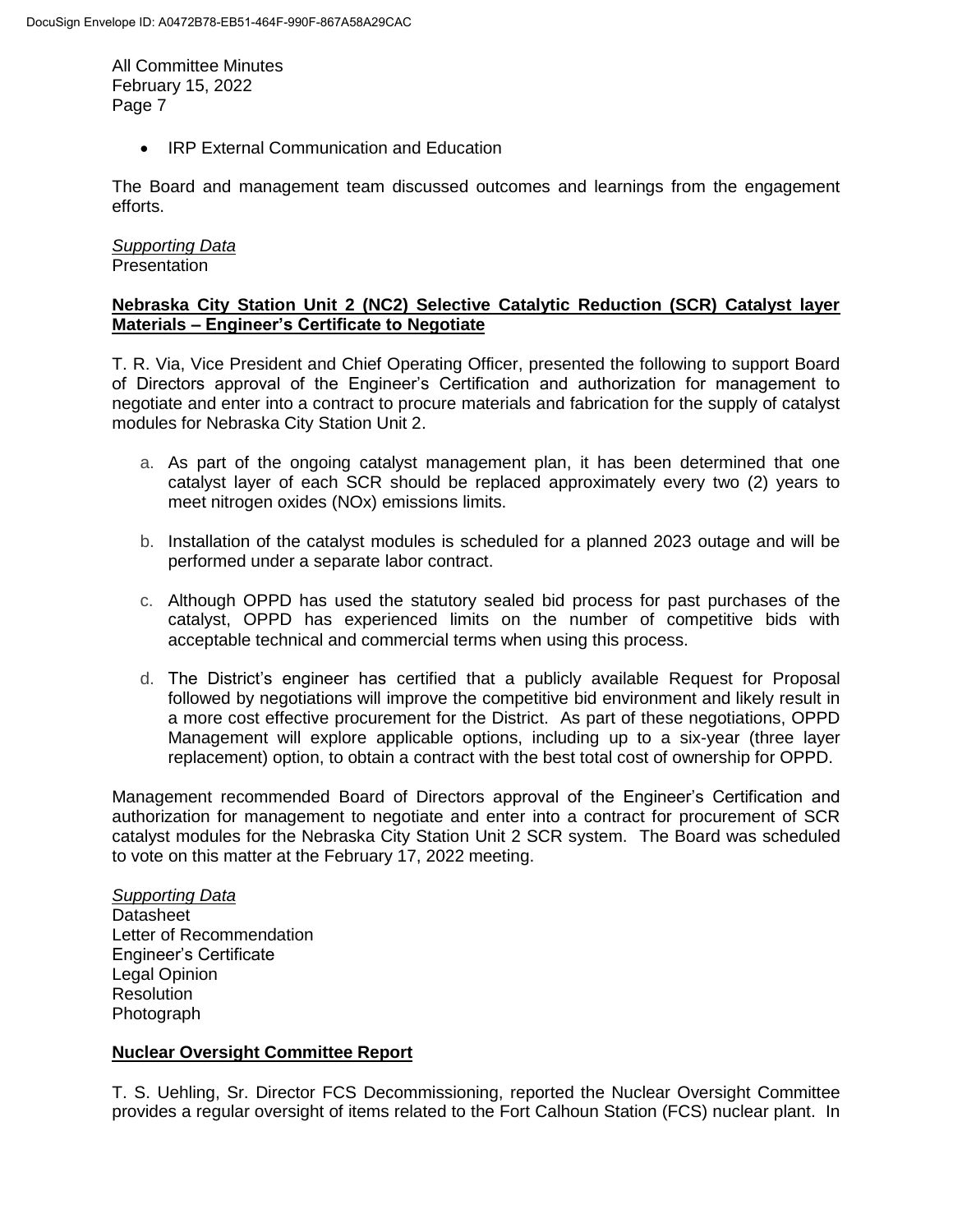addition to safe and secure dry cask storage of fuel, the required Preventative Maintenance tasks and Surveillance Tests, the following major decommissioning activities were conducted:

- Reactor vessel internal segmentation activities are progressing on schedule, with the specialty equipment continuing to achieve design cut rates. The segmented materials are being packaged in shipping containers designed for this type of material and shipments have begun.
- All work necessary prior to starting structural demolition of the Auxiliary Building has been completed. The shift to structural, mechanized, demolition has commenced. Shipment of the material for disposal will be conducted throughout the year.
- Removal of materials from the interior of the intake structure for recycling is progressing. Following these activities, the structural, mechanized, demolition of the structure will begin. In parallel, removal of interior components from the Turbine Building continues.

*Supporting Data* **Datasheet** Photo of FCS site

The Board took a break for lunch at 11:39 a.m. and reconvened at 12:10 p.m.

## **Pathways to Decarbonization – Energy Portfolio and Customer Update**

B. R. Underwood, Sr. Director Systems Transformation, provided the following overview on the objectives, methodology, findings and recommendations on the Pathways to Decarbonization Energy Portfolio and Customer work streams for February 2022.

- 1. In November 2019, the Omaha Public Power District ("OPPD") Board of Directors approved an overall commitment for OPPD to "Conduct all of its operations (including operations such as building services and transportation) in a manner that strives for the goal of net zero carbon production by 2050". To identify various pathways to meet this goal, OPPD has embarked upon a Strategic Initiative titled "Pathways to Decarbonization". The strategic initiative is broken into four separate work streams: Energy Portfolio, Internal Operations, Customer, and Community. In February 2022, the Energy Portfolio and Customer work streams will present their findings and recommendations and in March of 2022, Community & Internal Operations will do the same.
- 2. The Energy Portfolio was a broad study evaluating many technologies and timelines over an extended horizon. The outcome of the study was actionable pathways to eliminate or significantly reduce greenhouse gas emissions from OPPD's energy portfolio, while ensuring system reliability. These pathways identified common solutions across the various pathways which serve as a foundation for future decision making.
- 3. The Customer work stream identified programs and products to help OPPD customers reduce their personal carbon footprint. In pursuit of program and product identification, OPPD conducted market analysis, technology exploration, benchmarking and developed a repeatable product prioritization framework focusing on decarbonization.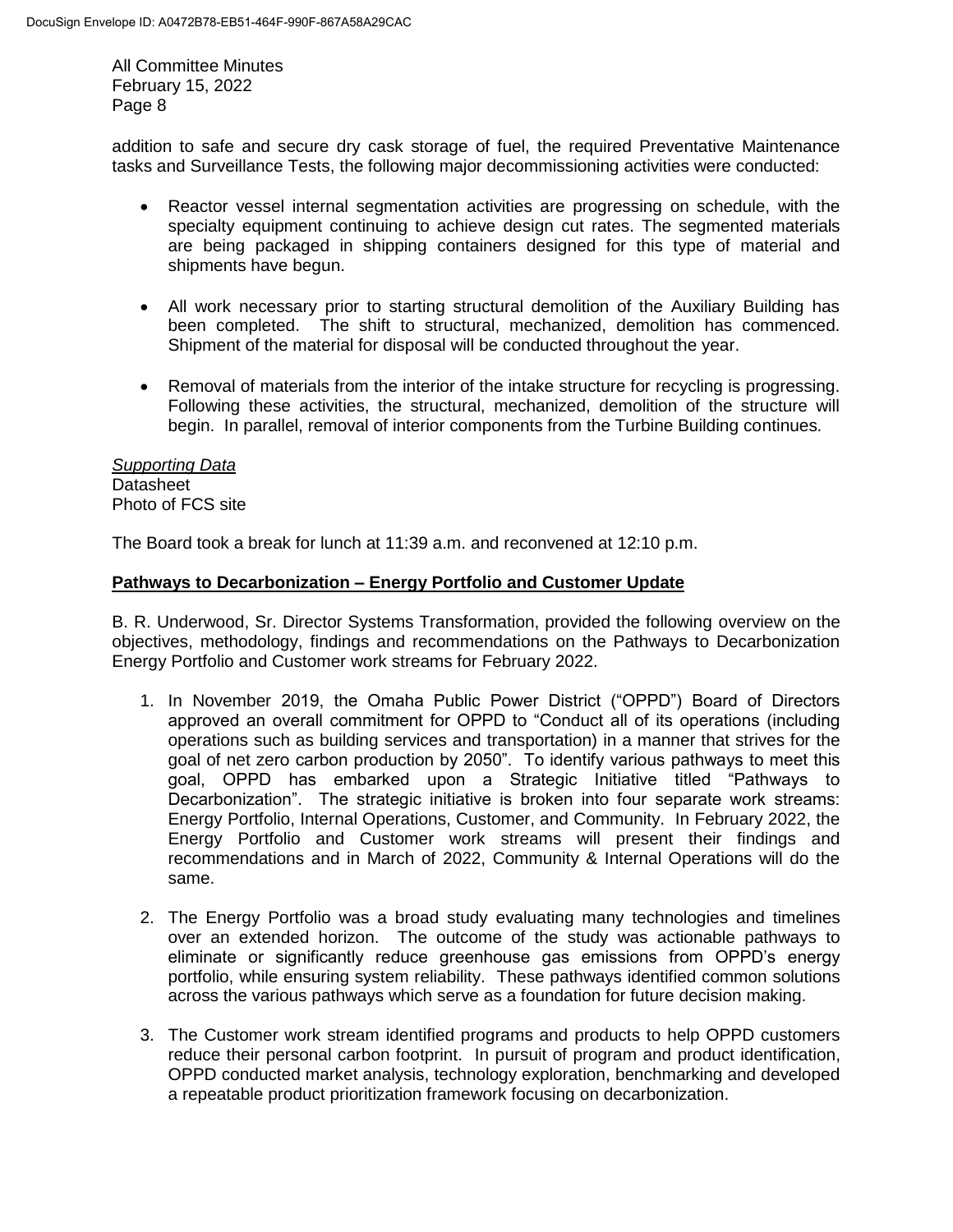> 4. This update communicates a summary of the objectives of the work streams, the methodology for executing the studies, key findings, recommendations, and next steps.

R. D. Stigge, Decarbonization Program Manager, presented the following:

- Introduction and Agenda
- C. M. Kennedy, Manager Corporate Planning, presented the following:
	- Decarbonization: Energy Portfolio Project
	- Energy Portfolio Objective
	- Study Scope
	- Overview
	- Energy Portfolio: Stakeholder Workshops
	- Electrification is Central to Economy-wide Decarbonization and Impacts Electric Resource Needs
	- OPPD Energy Portfolio Scenarios
	- Effective Load Carrying Capability (ELCC) Modeling Approach
	- New Resource Needs
	- Key Findings
	- Outcome
	- Advanced Feasibility Studies

P. M. Fortney, Manager Product Development, presented the following:

- Decarbonization: Customer Project
- Objective
- **•** Overview
- Key Findings Customer Motivations
- Key Findings Decarb Product Roadmap
- Next Steps

The Board and management team discussed a variety of issues and questions throughout the presentation, including, among others: risk management; customer programs; pace of technology adoption; energy efficiency; relationship between the IRP and the decarbonization strategic initiative; extreme weather events; OPPD's role in electrifying transportation; definition of resiliency; timing and stakeholder process for future generation resource projects; customer owned generation; customer education and community partnerships; and impact of decarbonization on employees.

*Supporting Data* **Datasheet Presentation** 

The Board took a break at 1:58 p.m. and reconvened at 2:10 p.m.

#### *Committee Agenda Item 8: Public Information Committee*

#### **Public Information Committee Chair Report**

Director Mollhoff reported the Public Information Committee met on February 8, 2022 via Webex videoconference. A copy of the agenda for that meeting was made available in the All Committee meeting materials for the Board to review. The Committee discussed: (i) legislative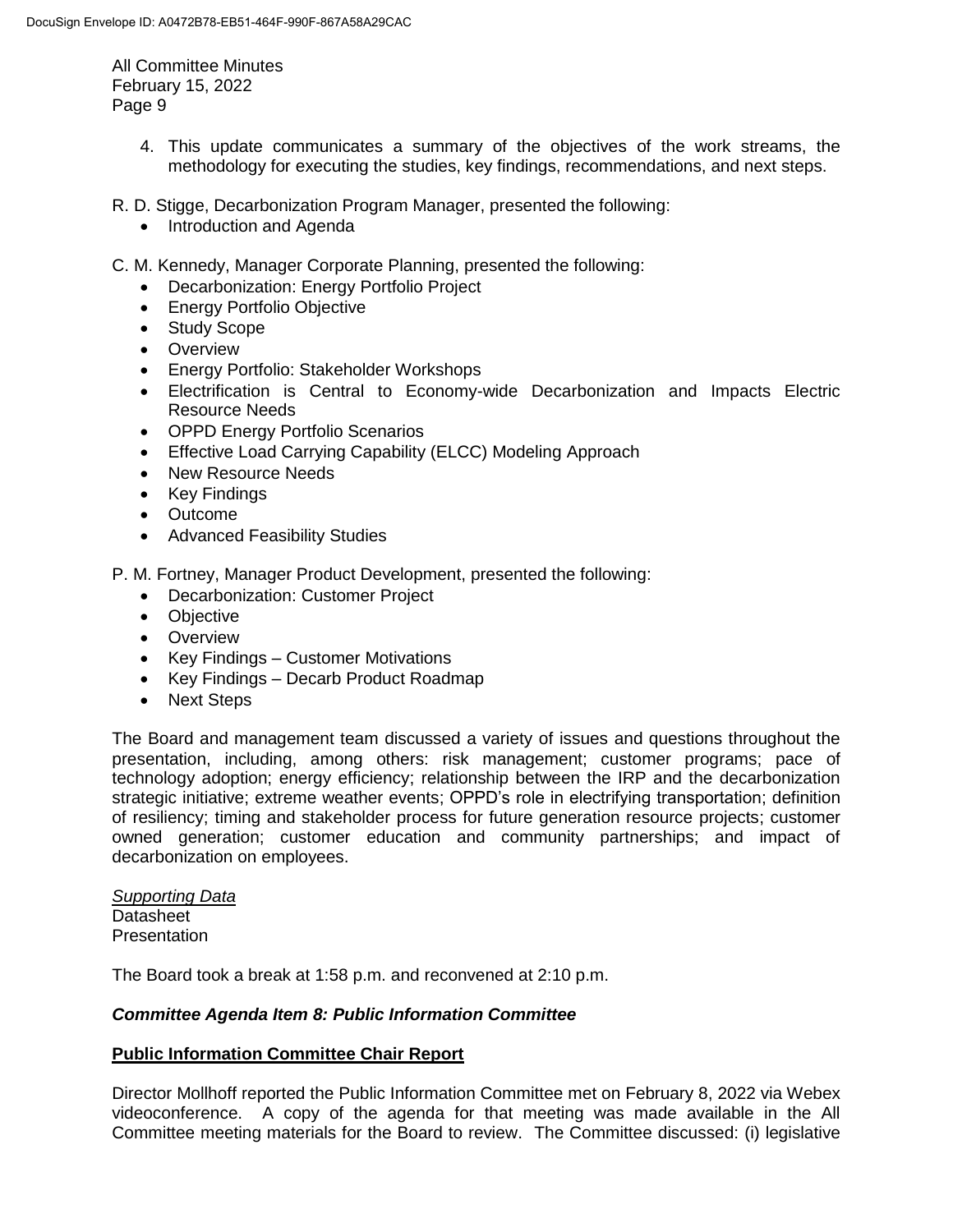and regulatory affairs update; (ii) potential revisions to SD-11: Economic Development policy; (iii) product development updates on energy education program and solar rebates; (iv) confirmation of Public Information Committee items on the Board Work Plan; and (v) summary of committee direction.

# *Supporting Data*

Agenda

# **Legislative and Regulatory Update**

L. A. Olson, Vice President – Public Affairs, provided an update on 2022 state and federal legislative matters and regulatory matters.

- a. Nebraska's 107th Legislature  $2^{nd}$  session began on January 5, 2022 and ends on April 20, 2022.
- b. The 117<sup>th</sup> Congress began on January 3, 2021 and is expected to end January 3, 2023.

T. R. O'Brien, Director Economic Development and External Relations, presented the following:

- State Legislative Update
	- o 2022 Nebraska Legislative Calendar
	- o Speaker Scheduling of Bills
	- o 2022 OPPD Priority Bills
	- o 2021 Carryover Bills
- Federal Legislative Update

The Board and management team discussed a variety of legislative issues throughout the presentation.

*Supporting Data* **Datasheet** Legislative Update Presentation Legislative Bill Tracker

# *Committee Agenda Item 9: Other Business*

# **Confirmation of Board Meeting Agenda**

The Board members reviewed and confirmed the agenda for the Board meeting on Thursday, February 17, 2022, which will be conducted remotely via Webex audio and video conference at 5:00 p.m. The public may attend remotely by accessing the Webex meeting link on oppd.com or the public may watch the Webex at the Omaha Douglas Civic Center,  $2<sup>nd</sup>$  Floor Legislative Chamber, which will be set up as the physical location to view the Webex.

#### **Review of Board Work Plan**

The Board members reviewed and discussed the topics on the Board Work Plan and process.